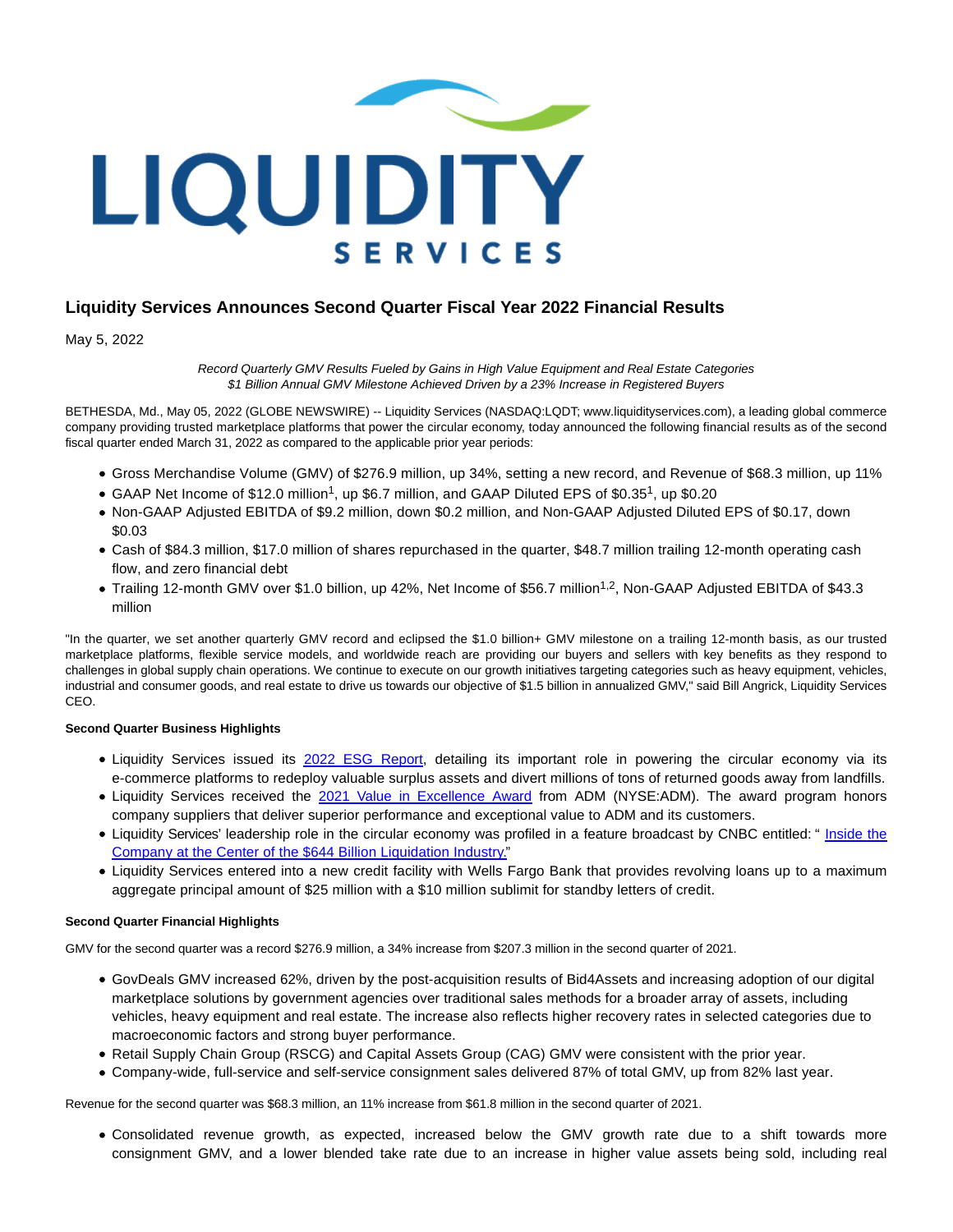estate.

Machinio revenue increased 29%, as equipment owners and dealers continue to demonstrate strong engagement with our digital marketing and inventory management solutions for used capital assets.

Gross Profit for the second quarter was \$39.3 million, a 11% increase from \$35.4 million in the second quarter of 2021.

Gross profit margin as a percentage of revenue increased to 58% from 57% due to the increased use of the consignment pricing model, partially offset by changes in the mix of inventory handled by the RSCG segment during the quarter.

Net Income was \$12.0 million<sup>1</sup>, or \$0.35 per share<sup>1</sup>, for the quarter, an increase from \$5.3 million, or \$0.15 per share last year.

The \$8.5 million non-cash benefit from a reduction in the fair value of the Bid4Assets earn-out liability was partially offset by increased amortization expense from the Bid4Assets acquisition and an increase in income tax expense following the release of our valuation allowance on US deferred tax assets in Q4-FY21.

Non-GAAP Adjusted Net Income was \$5.8 million, or \$0.17 per share, a decrease from \$7.1 million, or \$0.20 per share last year, driven by the year-over-year decline in Adjusted EBITDA, incremental depreciation expense associated with continued development and enhancement of our marketplace platforms, and an increase in income tax expense following the release of our valuation allowance on US deferred tax assets in Q4-FY21.

Non-GAAP Adjusted EBITDA was \$9.2 million, a \$0.2 million decrease from \$9.4 million in the second quarter of 2021.

The investments being made in our people, products, and technology are yielding initial returns in the increasing gross profits realized across our GovDeals, RSCG, and Machinio segments.

 $1$  Includes an \$8.5 million, or \$0.25 per share, non-cash benefit from the reduction in the fair value of the Bid4Assets earn-out liability due to a decline in the auction events and transactions that are expected to be completed during the earn-out period ending December 31, 2022. This change resulted from developments occurring subsequent to the November 1, 2021 acquisition date and includes extended timelines to advance legislation that allows for online auctions of foreclosed real estate in certain target markets, and other client specific delays in bringing foreclosed real estate to auction. For further information, see Note 11, Fair Value Measurement, to our quarterly report on Form 10-Q for the period ended March 31, 2022.

2 Includes a net \$24.6 million non-cash benefit from the release of our valuation allowance on US deferred tax assets in Q4-FY21. For further information, see Note 10, Income Taxes, to our annual report on Form 10-K for the year ended September 30, 2021.

## **Second Quarter Segment Operating Results**

We present operating results in four reportable segments: GovDeals, RSCG, CAG and Machinio. Segment gross profit is calculated as total revenue less cost of goods sold (excludes depreciation and amortization).

## **Our Q2-FY22 segment results are as follows (unaudited, in millions):**

|                  |      | Three Months Ended March 31, |    |                   | Six Months Ended March 31, |                   |     |       |
|------------------|------|------------------------------|----|-------------------|----------------------------|-------------------|-----|-------|
|                  |      | 2022                         |    | 2021              |                            | 2022              |     | 2021  |
| <b>GovDeals:</b> |      |                              |    |                   |                            |                   |     |       |
| <b>GMV</b>       | \$   | 180.3 \$                     |    | $110.9$ \$        |                            | 337.2 \$          |     | 218.5 |
| Revenue          | \$   | $14.6$ \$                    |    | 11.0 $$$          |                            | 28.5 \$           |     | 21.8  |
| Gross profit     | \$   | $13.9$ \$                    |    | $10.4 \text{ } $$ |                            | $27.1$ \$         |     | 20.6  |
| RSCG:            |      |                              |    |                   |                            |                   |     |       |
| <b>GMV</b>       | \$   | 59.1 \$                      |    | 58.6 \$           |                            | $112.5$ \$        |     | 110.3 |
| Revenue          | \$   | 41.8 \$                      |    | 39.1 <sup>5</sup> |                            | 80.5 \$           |     | 74.0  |
| Gross profit     | $\,$ | 16.6 \$                      |    | $15.9$ \$         |                            | 30.9 <sup>5</sup> |     | 30.6  |
| CAG:             |      |                              |    |                   |                            |                   |     |       |
| <b>GMV</b>       | \$   | 37.5 $$$                     |    | 37.8 $$$          |                            | $87.4$ \$         |     | 68.8  |
| Revenue          | \$   | $9.0\frac{6}{9}$             |    | $9.5$ \$          |                            | $20.2$ \$         |     | 17.4  |
| Gross profit     | $\,$ | 6.1                          | \$ | $7.0$ \$          |                            | 14.8 <sup>°</sup> |     | 13.3  |
| <b>Machinio:</b> |      |                              |    |                   |                            |                   |     |       |
| <b>GMV</b>       | \$   | $-$ \$                       |    |                   | \$                         |                   | -\$ |       |
| Revenue          | $\,$ | $2.9$ \$                     |    | $2.2$ \$          |                            | $5.7$ \$          |     | 4.4   |
| Gross profit     | \$   | $2.7$ \$                     |    | $2.1 \text{ } $$  |                            | $5.4$ \$          |     | 4.1   |
| Consolidated:    |      |                              |    |                   |                            |                   |     |       |
| <b>GMV</b>       | \$   | 276.9 \$                     |    | 207.3 \$          |                            | 537.0 \$          |     | 397.7 |
| Revenue          | \$   | 68.3 \$                      |    | 61.8              | \$                         | 135.0 \$          |     | 117.5 |
| Gross profit     | \$   | 39.3 \$                      |    | $35.4$ \$         |                            | 78.3 \$           |     | 68.6  |

**Additional Second Quarter 2022 Operational Results**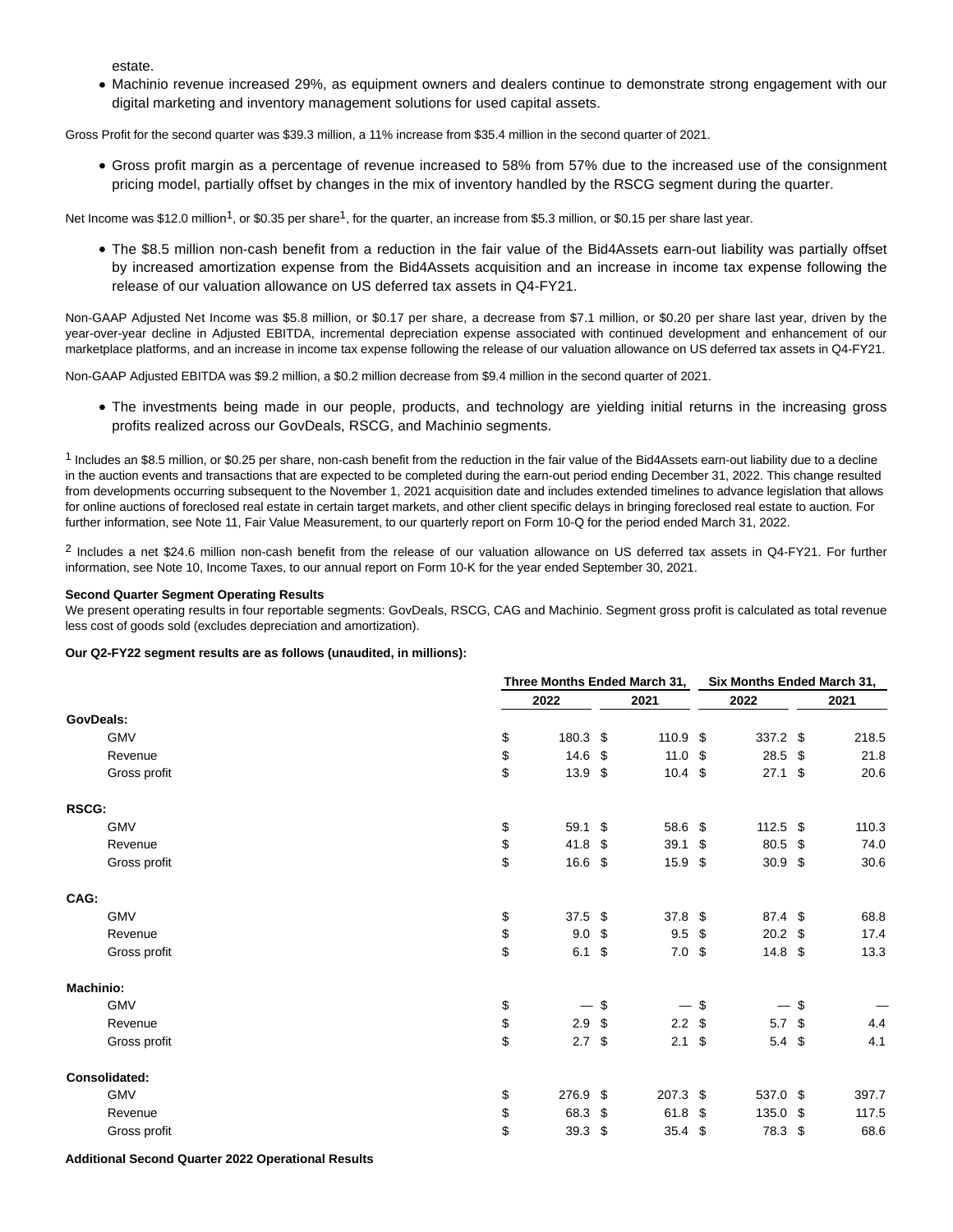- Registered Buyers At the end of Q2-FY22, registered buyers totaled approximately 4,785,000, representing a 23% increase over the approximately 3,888,000 registered buyers at the end of Q2-FY21. Of the increase, approximately 16% is attributable to the Bid4Assets registered buyer base acquired in Q1-FY22.
- Auction Participants Auction participants, defined as registered buyers who have bid in an auction during the period (a registered buyer who bids in more than one auction is counted as an auction participant in each auction in which he or she bids), increased to approximately 829,000 in Q2-FY22, a 48% increase from the approximately 561,000 auction participants in Q2-FY21.
- Completed Transactions Completed transactions increased to approximately 245,000 in Q2-FY22, a 41% increase from the approximately 174,000 completed transactions in Q2-FY21.

# **Business Outlook**

We are well positioned to create value with our technology enabled business services that deliver optimal liquidity in the circular economy. Fueled by strong industry trends, we have expanded the capacity of our sales, marketing, product development and technology teams to grow our business. We have continued to see strong buyer demand for consumer goods, heavy equipment, vehicles, and industrial manufacturing equipment across the globe, leading to strong recovery rates. However, global supply chains are experiencing heightened disruptions from the Russian invasion of Ukraine and its impacts on international trade and energy markets, and the recent COVID-19 lockdowns in regions of China, which could limit the volume of assets made available for sale in any quarterly period. Our expertise in diverse sectors, buyer base across key asset categories, and global reach are providing key advantages to our clients as they navigate in this environment. In addition, we expect to benefit from potential increases in the available supply of used equipment from government sellers acquiring equipment to support infrastructure projects over time and increased demand for that equipment from private sector buyers preparing to support those projects. We also expect the government real estate sector to continue to adopt our technology led solutions for online auctions, including GMV increases from our Bid4Assets acquisition.

We believe that e-commerce acceptance has been permanently advanced by the accelerated general market trends over the last two years towards greater online commerce. We anticipate continued year-over-year strength in our GovDeals segment, as it will again benefit from a seasonal high third quarter in Q3-FY22. We also expect the GovDeals segment GMV to be further boosted by the acquisition of Bid4Assets, a government real estate online auction marketplace, as FY22 progresses. As our real estate product category GMV grows, while it generates strong gross profit margins with similarly low operating expenses to the GovDeals segment, it has a lower impact on our GovDeals and our consolidated revenue growth rates, since real estate take-rates as a percentage of GMV are lower than in our traditional GovDeals asset categories. We anticipate the CAG segment will benefit from its strong global pipeline of project based GMV for industrial products in the second half of the year, but may be influenced by timing changes related to global supply chain disruptions. RSCG GMV is expected to remain steady year-over-year for Q3-FY22, as RSCG segment continues its focus on delivering value to its seller clients and diversifying its seller product flows, even as sellers expand capacity to handle the growing volume of returns in retail goods from the acceleration in adoption of online purchasing by retail customers.

Our Q3-FY22 guidance range for GMV is above the same period last year, from 35% to 47% at the low to high ends of our guidance range, respectively, despite the prior year comparable period including strong market prices for used vehicles at GovDeals and a more favorable mix of supply and related take rates at RSCG. As consignment GMV sales grow faster than under the purchase model and we integrate the sales from our growing real estate business, revenue as a percentage of GMV would be expected to decline resulting in a slower revenue growth percentage from this strategic business-model shift. Our profit guidance for Q3-FY22 is below the same period last year due to RSCG product source and mix changes that we expect to continue to result in a lower gross profit margin than in the prior year and increased operations costs from our RSCG growth initiatives, and other incremental investment in sales, marketing, and technology in anticipation of driving growth across our segments towards our \$1.5 Billion annual GMV objective. We anticipate operating leverage to improve during the course of FY22 as we transact more volume on our platform.

As a result of reversing our tax valuation allowance in Q4-FY21 due to our strong level of profitability trends, our effective tax rate is expected to be approximately 16-22% in Q3-FY22. This higher effective tax rate will have no significant corresponding increase to cash paid for income taxes for FY22 yet will have negative year-over-year comparable impacts to our FY22 net income and EPS.

The following forward-looking statements reflect the following trends and assumptions for Q3-FY22 compared to the prior year's period:

- continued R&D spending to support omni-channel behavioral marketing, expanded analytics, and buyer/seller payment optimization;
- increased spending in business development activities to capture market opportunities, targeting expected payback periods of 12 to 18 months;
- stabilized macroeconomic factors that most directly influence the supply and recovery rates of asset categories, such as transportation assets;
- marketplace seasonality converging back to prior trends;
- continued mix shift to consignment pricing model, which will lower revenue as a percent of GMV but can improve gross profit margins;
- variability in the inventory product mix handled by the RSCG segment, which can cause a decline in revenues and/or gross profit margins, including variability due to sellers better optimizing their reverse supply chain operations to return more product to shelves and to avoid episodic seller capacity constraints at certain warehouse or distribution center locations;
- continued growth in the government real estate category within the GovDeals segment, which will lower revenue as a percent of GMV but is not expected to significantly impact gross profit margins. COVID-19 and its variants can impact the availability of government policies and resources towards making properties available for auction, which could cause delays in the timing of auction events;
- continued variability in project size and timing within our CAG segment, especially as the Russian invasion of Ukraine and COVID-19 and its variants continue to impact the global economy and the ability to conduct transactions;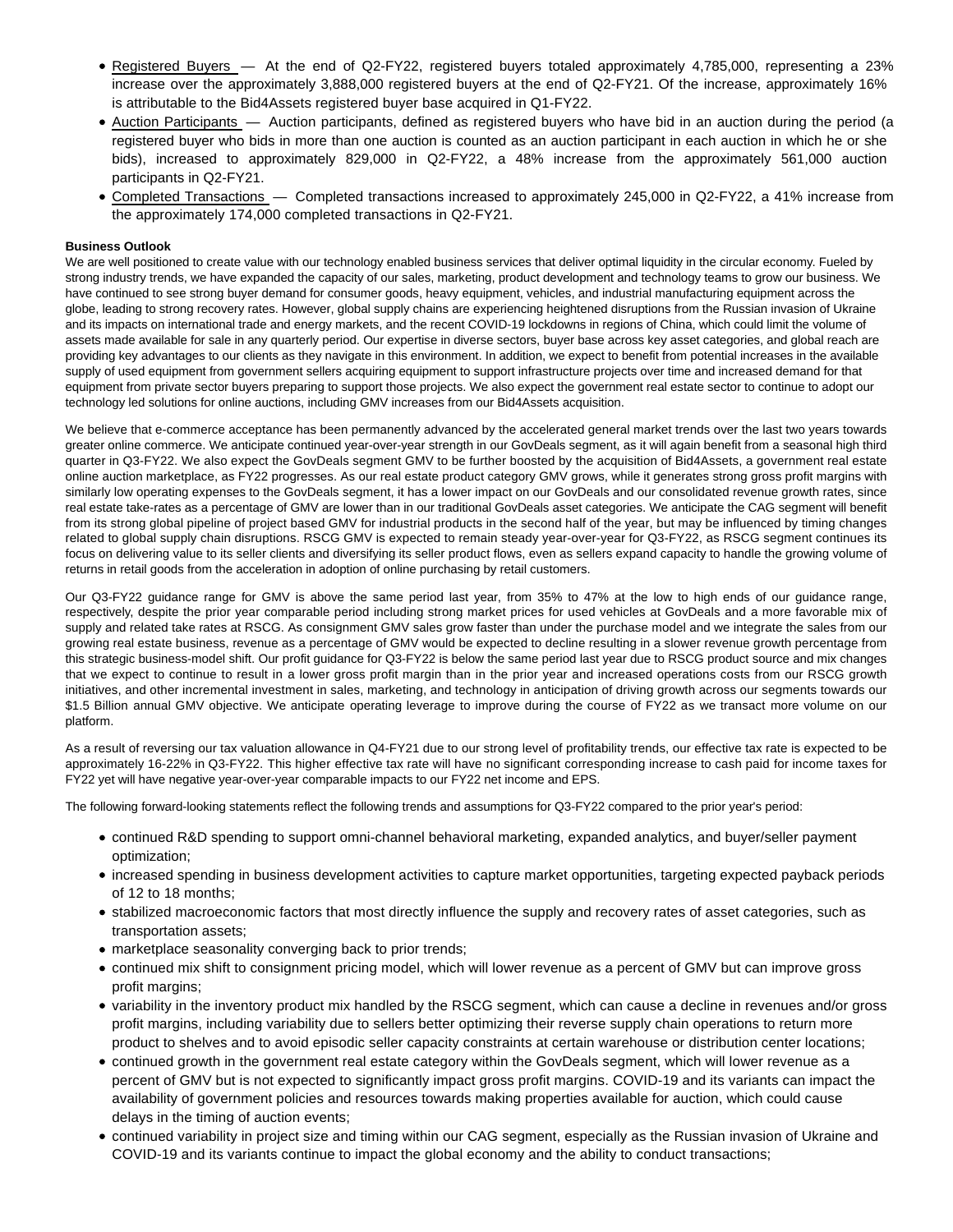- continued growth and expansion resulting from the continuing acceleration of broader market adoption of the digital economy, particularly in our GovDeals and RSCG seller accounts and programs, including the execution by RSCG on its business plans for the launch of AllSurplus Deals and expansion of its distribution network into the northeast;
- continued growth in our Machinio Advertising subscription service and acceptance of other Machinio service offerings;
- we expect our Q3-FY22 effective tax rate (ETR) to increase to approximately 16% to 22% without a corresponding increase to cash paid for income taxes due to our continued net operating loss carryforward position. The ETR increase is mainly a result of no longer having a valuation allowance on our US deferred tax assets. This range excludes any potential impacts from legislative changes to US corporate tax rates that may be enacted during Q3-FY22; and potential impacts from items that have limited visibility and can be highly variable, including effects of stock compensation due to participant exercise activity and changes in our stock price, and the effects of changes in the fair value of the Bid4Assets earn-out liability.
- no significant changes to the fair value of the Bid4Assets earn-out liability during Q3-FY22. Changes to the fair value of the Bid4Assets earn-out liability, which has limited visibility and can be highly variable, can impact our GAAP Net Income and GAAP EPS metrics until the earn-out period is complete, the maximum potential earn-out value is \$37.5 million;
- our diluted weighted average number of shares outstanding will be between 34.0 and 34.5 million, and we have no authorization to repurchase shares; and
- successful integration of Bid4Assets and execution by Bid4Assets on planned real estate auction activity and its business plan, including efforts that are underway with local and state governments to advance legislation that allows for online auctions for foreclosed and tax foreclosed real estate.

For Q3-FY22 our guidance is as follows:

GMV - We expect GMV for Q3-FY22 to range from \$330 million to \$360 million.

GAAP Net Income - We expect GAAP Net Income for Q3-FY22 to range from \$3.0 million to \$6.0 million.

GAAP Diluted EPS - We expect GAAP Diluted Earnings Per Share for Q3-FY22 to range from \$0.09 to \$0.18.

Non-GAAP Adjusted EBITDA -We expect Non-GAAP Adjusted EBITDA for Q3-FY22 to range from \$9.0 million to \$12.0 million.

Non-GAAP Adjusted Diluted EPS - We expect Non-GAAP Adjusted Earnings Per Diluted Share for Q3-FY22 to range from \$0.16 to \$0.25.

## **Reconciliation of GAAP to Non-GAAP Measures**

Non-GAAP EBITDA and Non-GAAP Adjusted EBITDA. Non-GAAP EBITDA is a supplemental non-GAAP financial measure and is equal to net income plus interest and other income, net; provision for income taxes; and depreciation and amortization. Our definition of Non-GAAP Adjusted EBITDA differs from Non-GAAP EBITDA because we further adjust Non-GAAP EBITDA for stock compensation expense, acquisition costs such as transaction expenses and changes in earn-out estimates, business realignment expenses, deferred revenue purchase accounting adjustments, and goodwill, long-lived and other asset impairment. A reconciliation of Net Income to Non-GAAP EBITDA and Non-GAAP Adjusted EBITDA is as follows:

|                                                                              | Three Months Ended March 31. |         |      | <b>Six Months Ended March 31.</b> |      |         |     |        |
|------------------------------------------------------------------------------|------------------------------|---------|------|-----------------------------------|------|---------|-----|--------|
|                                                                              | 2022                         |         | 2021 |                                   | 2022 |         |     | 2021   |
|                                                                              |                              |         |      | (Unaudited)                       |      |         |     |        |
| Net income                                                                   | \$                           | 11,970  | S    | $5,260$ \$                        |      | 15,572  | - 5 | 9,775  |
| Interest and other income, net <sup>1</sup>                                  |                              | 51      |      | 69                                |      | 18      |     | (34)   |
| Provision for income taxes                                                   |                              | 1,059   |      | 407                               |      | 2,071   |     | 704    |
| Depreciation and amortization                                                |                              | 2,603   |      | 1,670                             |      | 4,906   |     | 3,541  |
| Non-GAAP EBITDA                                                              |                              | 15,683  | æ.   | 7,406                             | \$   | 22,567  | S   | 13,986 |
| Stock compensation expense                                                   |                              | 1,992   |      | 1,761                             |      | 4,272   |     | 3,990  |
| Acquisition costs and impairment of long-lived and other assets <sup>2</sup> |                              | 40      |      | 203                               |      | 252     |     | 203    |
| Fair value adjustments to acquisition earn-outs                              |                              | (8,500) |      |                                   |      | (8,500) |     |        |
| Business realignment expenses <sup>2,3</sup>                                 |                              |         |      |                                   |      |         |     | 5      |
| Non-GAAP Adjusted EBITDA                                                     |                              | 9,215   |      | 9,370                             |      | 18.591  |     | 18,184 |

 $<sup>1</sup>$  Interest and other income, net, per the Consolidated Statements of Operations, excluding the non-service components of net periodic pension</sup> (benefit).

<sup>2</sup> Acquisition costs and impairment of long-lived and other assets, are included in Other operating expenses (income) on the Consolidated Statements of Operations.

 $3$  Business realignment expense includes the amounts accounted for as exit costs under ASC 420, and the related impacts of business realignment actions subject to other accounting guidance.

Non-GAAP Adjusted Net Income and Non-GAAP Adjusted Basic and Diluted Earnings Per Share. Non-GAAP Adjusted Net Income is a supplemental non-GAAP financial measure and is equal to Net Income plus stock compensation expense, acquisition related costs such as transaction expenses and changes in earn-out estimates, amortization of intangible assets, business realignment expenses, deferred revenue purchase accounting adjustments, goodwill, long-lived and other asset impairments, and the estimated impact of income taxes on these non-GAAP adjustments as well as non-recurring tax adjustments. Non-GAAP Adjusted Basic and Diluted Income Per Share are determined using Adjusted Net Income. For Q2-FY22 the tax rate used to estimate the impact of income taxes on the non-GAAP adjustments was 23% compared to 22% used for the Q2-FY21 results,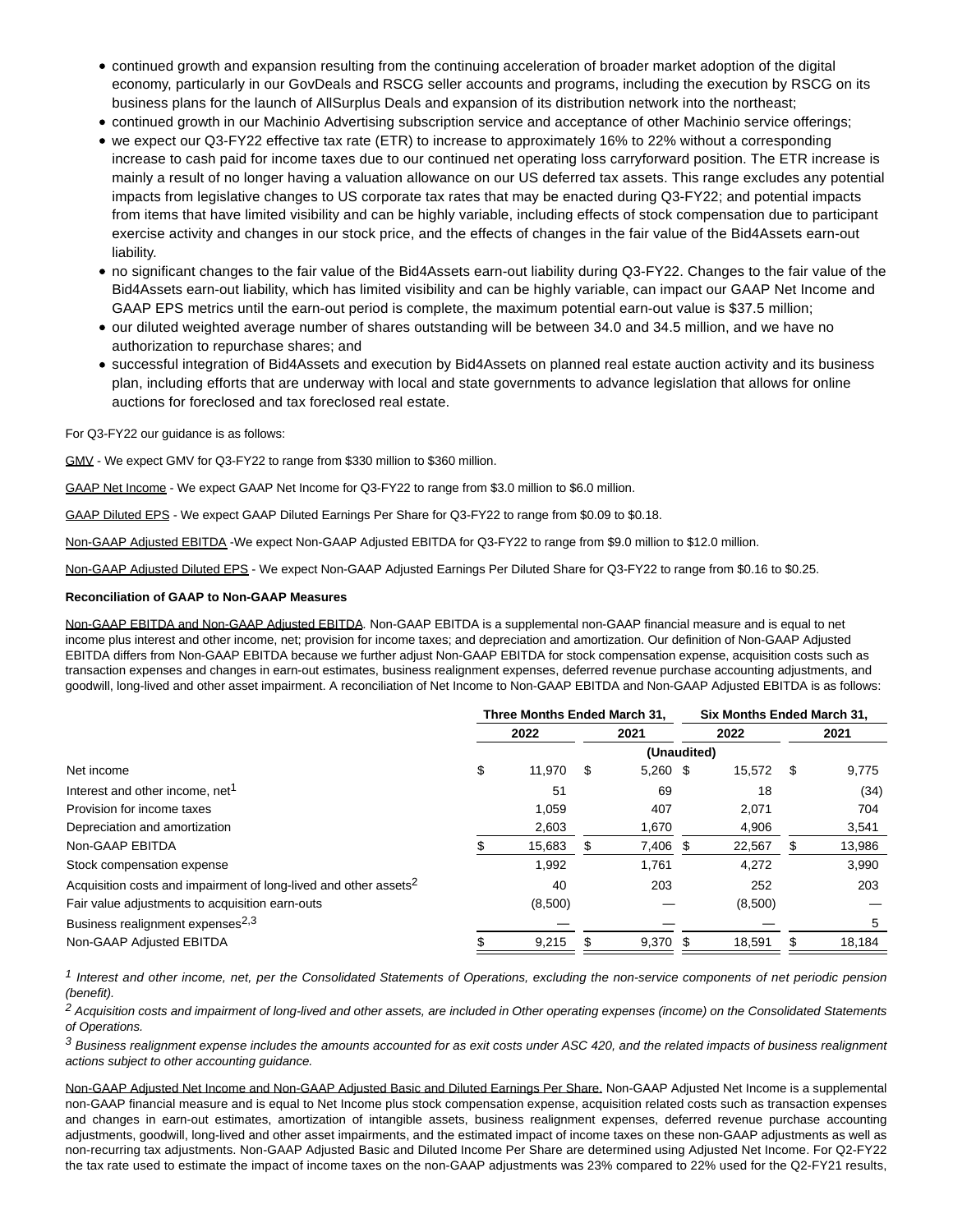except no impact of income taxes was applied to the fair value adjustments to earn-out liabilities as it is not subject to income taxation. These tax rates exclude the impacts of the charge to our U.S. valuation allowance and the fair value adjustments to earn-out liabilities. A reconciliation of Net Income to Non-GAAP Adjusted Net Income and Non-GAAP Adjusted Basic and Diluted Income Per Share is as follows, with the Q2-FY21 results recast to reflect the previously announced change in the Company's calculation method to adjustment for the amortization of intangible assets:

|                                                                                 | Three Months Ended March 31, |            |    | Six Months Ended March 31, |    |            |     |            |
|---------------------------------------------------------------------------------|------------------------------|------------|----|----------------------------|----|------------|-----|------------|
|                                                                                 |                              | 2022       |    | 2021                       |    | 2022       |     | 2021       |
|                                                                                 |                              |            |    | (Unaudited)                |    |            |     |            |
| (Dollars in thousands, except per share data)                                   |                              |            |    | (recast)**                 |    |            |     | (recast)** |
| Net income                                                                      | \$                           | 11,970     | S  | 5,260                      | \$ | 15,572     | \$  | 9,775      |
| Stock compensation expense                                                      |                              | 1,992      |    | 1,761                      |    | 4,272      |     | 3,990      |
| Intangible asset amortization expense                                           |                              | 984        |    | 336                        |    | 1,751      |     | 673        |
| Acquisition costs and impairment of long-lived and other non-current<br>assets* |                              | 40         |    | 203                        |    | 252        |     | 203        |
| Fair value adjustments to acquisition earn-outs                                 |                              | (8,500)    |    |                            |    | (8,500)    |     |            |
| Business realignment expenses*                                                  |                              |            |    |                            |    |            |     | 5          |
| Income tax impact of adjustments                                                |                              | (684)      |    | (497)                      |    | (1,425)    |     | (1,052)    |
| Non-GAAP Adjusted net income                                                    |                              | 5,802      |    | 7,063                      | S  | 11,922     |     | 13,594     |
| Adjusted basic income per common share                                          |                              | 0.18       | £. | 0.21                       | S  | 0.36       | \$. | 0.41       |
| Adjusted diluted income per common share                                        |                              | 0.17       | \$ | 0.20                       | \$ | 0.35       | \$  | 0.39       |
| Basic weighted average shares outstanding                                       |                              | 32,561,903 |    | 33,491,395                 |    | 32,769,057 |     | 33,332,417 |
| Diluted weighted average shares outstanding                                     |                              | 34,004,568 |    | 35,559,747                 |    | 34,382,149 |     | 34,914,549 |

\*Acquisition related costs, impairment of long-lived and other assets, and business realignment expenses, which are excluded from Non-GAAP Adjusted Net Income, are included in Other operating expenses (income) on the Statements of Operations.

\*\* In response to the acquisition of Bid4Assets, in the first quarter of 2022, the Company's calculation method for Adjusted Net Income and Adjusted EPS was modified and prior period results were recast to reflect an adjustment for amortization of intangible assets. This change to the calculation improves the comparability of our Non-GAAP financial results between periods, as the timing of acquisitions and their impacts to intangible amortization expense through the application of purchase accounting can be variable, impacting our ability to otherwise assess and communicate changes in the performance of the Company's underlying operations.

## **Q2-FY22 Conference Call**

The Company will host a conference call to discuss this quarter's results at 10:30 a.m. Eastern Time today. Investors and other interested parties may access the teleconference by dialing (866) 374-5140 or (404) 400-0571 and entering the conference PIN 45159160#. A live web cast of the conference call will be provided on the Company's investor relations website at http://investors.liquidityservices.com. An archive of the web cast will be available on the Company's website until May 5, 2023 at 11:59 p.m. Eastern Time. The replay will be available starting at 1:30 p.m. ET on the day of the call.

#### **Non-GAAP Measures**

To supplement our consolidated financial statements presented in accordance with generally accepted accounting principles (GAAP), we use certain non-GAAP measures of certain components of financial performance. These non-GAAP measures include earnings before interest, taxes, depreciation and amortization (EBITDA), Adjusted EBITDA, Adjusted Net Income (Loss) and Adjusted Earnings (Loss) per Share. These non-GAAP measures are provided to enhance investors' overall understanding of our current financial performance and prospects for the future. We use EBITDA and Adjusted EBITDA: (a) as measurements of operating performance because they assist us in comparing our operating performance on a consistent basis as they do not reflect the impact of items not directly resulting from our core operations; (b) for planning purposes, including the preparation of our internal annual operating budget; (c) to allocate resources to enhance the financial performance of our business; (d) to evaluate the effectiveness of our operational strategies; and (e) to evaluate our capacity to fund capital expenditures and expand our business. Adjusted Earnings (Loss) per Share is the result of our Adjusted Net Income (Loss) and diluted shares outstanding.

We believe these non-GAAP measures provide useful information to both management and investors by excluding certain expenses that may not be indicative of our core operating measures. In addition, because we have historically reported certain non-GAAP measures to investors, we believe the inclusion of non-GAAP measures provides consistency in our financial reporting. These measures should be considered in addition to financial information prepared in accordance with GAAP, but should not be considered a substitute for, or superior to, GAAP results. A reconciliation of all historical non-GAAP measures included in this press release, to the most directly comparable GAAP measures, may be found in the financial tables included in this press release.

#### **Supplemental Operating Data**

To supplement our consolidated financial statements presented in accordance with GAAP, we use certain supplemental operating data as a measure of certain components of operating performance. We review GMV because it provides a measure of the volume of goods being sold in our marketplaces and thus the activity of those marketplaces. GMV and our other supplemental operating data, including registered buyers, auction participants and completed transactions, also provide a means to evaluate the effectiveness of investments that we have made and continue to make in the areas of seller and buyer support, value-added services, product development, sales and marketing and operations. Therefore, we believe this supplemental operating data provides useful information to both management and investors. In addition, because we have historically reported certain supplemental operating data to investors, we believe the inclusion of this supplemental operating data provides consistency in our financial reporting. This data should be considered in addition to financial information prepared in accordance with GAAP, but should not be considered a substitute for, or superior to, GAAP results.

#### **Forward-Looking Statements**

This document contains forward-looking statements made pursuant to the Private Securities Litigation Reform Act of 1995. These statements are only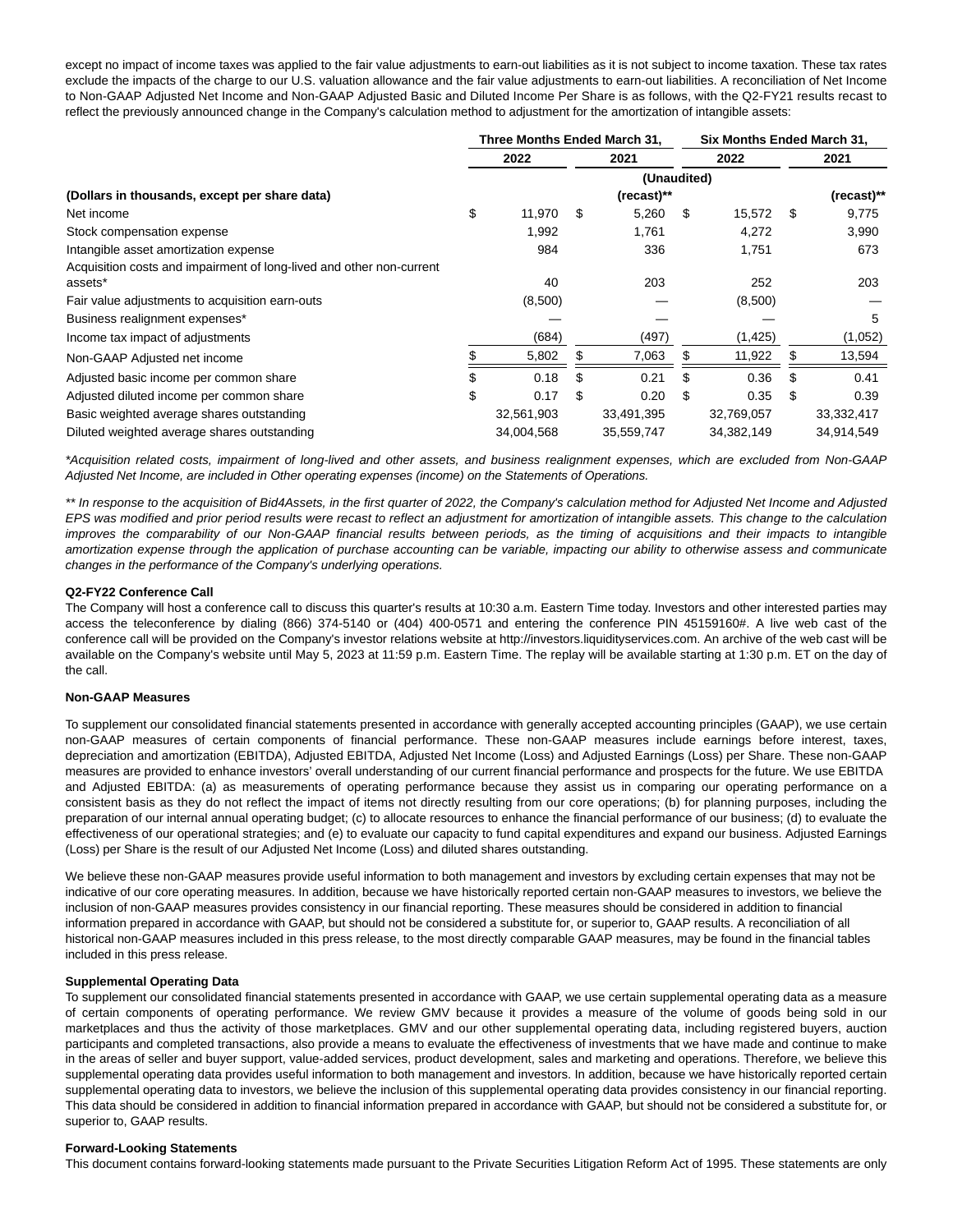predictions. The outcome of the events described in these forward-looking statements is subject to known and unknown risks, uncertainties and other factors that may cause our actual results, levels of activity, performance or achievements to differ materially from any future results, levels of activity, performance or achievements expressed or implied by these forward-looking statements. These statements include, but are not limited to, statements regarding the Company's business outlook; expected future results; expected future effective tax rates; and trends and assumptions about future periods. You can identify forward-looking statements by terminology such as "may," "will," "should," "could," "would," "expects," "intends," "plans," "anticipates," "believes," "estimates," "predicts," "potential," "continues" or the negative of these terms or other comparable terminology. Our business is subject to a number of risks and uncertainties, and our past performance is no guarantee of our performance in future periods. Although we believe that the expectations reflected in the forward-looking statements are reasonable, we cannot guarantee future results, levels of activity, performance or achievements.

There are several risks and uncertainties that could cause our actual results to differ materially from the forward-looking statements in this document. Important factors that could cause our actual results to differ materially from those expressed as forward-looking statements are set forth in our filings with the SEC from time to time, and include, among others, changes in political, business and economic conditions; the duration and impact of the COVID-19 pandemic, the Russian invasion of Ukraine, and inflation on the Company's operations, the operations of customers, project size and timing of auctions, operating costs, and general economic conditions; retail clients investing in their warehouse operations capacity to handle higher volumes of online returns resulting in a retailers sending the Company a reduced volume of returns merchandise or sending us a product mix that is lower in value due to the removal of high value returns; the numerous factors that influence the supply of and demand for used merchandise, equipment and surplus assets; the Company's need to manage the attraction of sellers and buyers in a broad range of asset categories with varying degrees of maturity and in many different geographies; economic and other conditions in local, regional and global sectors; the Company's ability to successfully integrate acquired companies, including its most recent acquisitions of Machinio Corp. and Bid4Assets, Inc., and successfully execute on anticipated business plans such as the efforts that are underway with local and state governments to advance legislation that allows for online auctions for foreclosed and tax foreclosed real estate; the Company's need to successfully react to the increasing importance of mobile commerce and the increasing environmental and social impact aspects of e-commerce in an increasingly competitive environment for our business, including not only risks of disintermediation of our e-commerce services by our competitors but also by our buyers and sellers; the Company's ability to timely upgrade and develop our technology systems, infrastructure and marketing and customer service capabilities at reasonable cost while maintaining site stability and performance and adding new products and features; the Company's ability to attract, retain and develop the skilled employees that we need to support our business; and the risks and uncertainties set forth in the Company's Annual Report on Form 10-K for the year ended September 30, 2021, and Form 10-Q for the period ended March 31, 2022 which are available on the SEC and Company websites. There may be other factors of which we are currently unaware or which we deem immaterial that may cause our actual results to differ materially from the forward-looking statements.

All forward-looking statements attributable to us or persons acting on our behalf apply only as of the date of this document and are expressly qualified in their entirety by the cautionary statements included in this document. Except as may be required by law, we undertake no obligation to publicly update or revise any forward-looking statement to reflect events or circumstances occurring after the date of this document or to reflect the occurrence of unanticipated events.

## **About Liquidity Services**

Liquidity Services (NASDAQ:LQDT) operates the world's largest B2B e-commerce marketplace platform for surplus assets with over \$9 billion of completed transactions, to more than 4.7 million qualified buyers worldwide and 15,000 corporate and government sellers worldwide. It supports its clients' sustainability efforts by helping them extend the life of assets, prevent unnecessary waste and carbon emissions, and defer products from landfills.

#### **Contact:**

Investor Relations investorrelations@liquidityservicesinc.com

### **Liquidity Services and Subsidiaries Unaudited Condensed Consolidated Balance Sheets (Dollars in Thousands, Except Par Value)**

|                                                                                  | March 31, 2022 | September 30,<br>2021 |  |  |  |  |  |
|----------------------------------------------------------------------------------|----------------|-----------------------|--|--|--|--|--|
|                                                                                  | (Unaudited)    |                       |  |  |  |  |  |
| <b>Assets</b>                                                                    |                |                       |  |  |  |  |  |
| Current assets:                                                                  |                |                       |  |  |  |  |  |
| Cash and cash equivalents                                                        | \$<br>84,264   | 106,335<br>\$.        |  |  |  |  |  |
| Accounts receivable, net of allowance for doubtful accounts of \$336 and \$490   | 6,606          | 5,866                 |  |  |  |  |  |
| Inventory, net                                                                   | 13,079         | 12,468                |  |  |  |  |  |
| Prepaid taxes and tax refund receivable                                          | 1,715          | 1,713                 |  |  |  |  |  |
| Prepaid expenses and other current assets                                        | 6,508          | 5,460                 |  |  |  |  |  |
| Total current assets                                                             | 112,172        | 131,842               |  |  |  |  |  |
| Property and equipment, net of accumulated depreciation of \$21,656 and \$18,558 | 18,243         | 17,634                |  |  |  |  |  |
| Operating lease assets                                                           | 14,085         | 13,478                |  |  |  |  |  |
| Intangible assets, net                                                           | 18,209         | 3,453                 |  |  |  |  |  |
| Goodwill                                                                         | 89,691         | 59,872                |  |  |  |  |  |
| Deferred tax assets                                                              | 18,508         | 23,822                |  |  |  |  |  |
| Other assets                                                                     | 5,911          | 5,475                 |  |  |  |  |  |
| <b>Total assets</b>                                                              | 276,819        | 255,576               |  |  |  |  |  |
| Liabilities and stockholders' equity                                             |                |                       |  |  |  |  |  |

Current liabilities: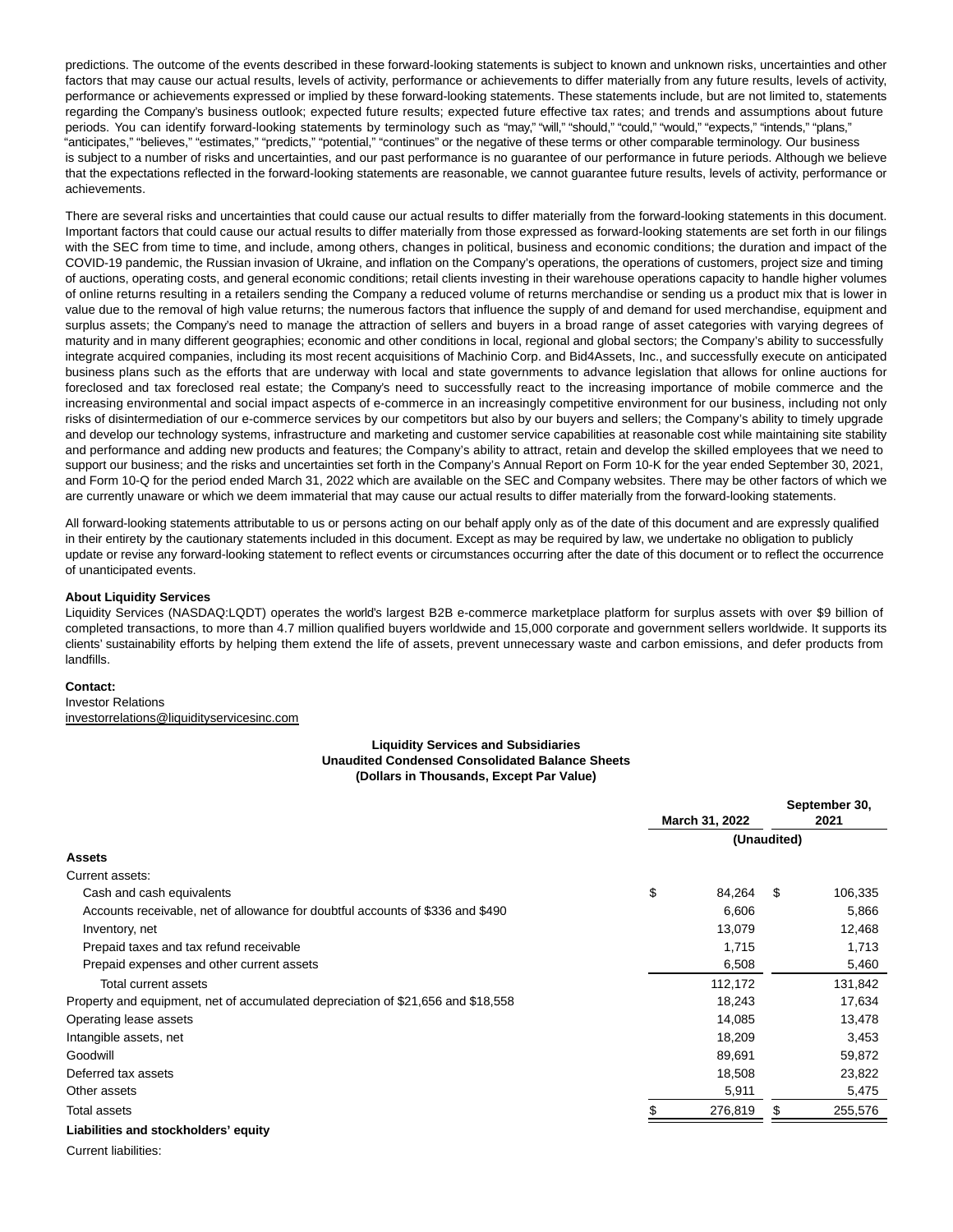| Accounts payable                                                                                                                                                                              | \$<br>41,029 | \$. | 40,611    |
|-----------------------------------------------------------------------------------------------------------------------------------------------------------------------------------------------|--------------|-----|-----------|
| Accrued expenses and other current liabilities                                                                                                                                                | 37,946       |     | 25,975    |
| Current portion of operating lease liabilities                                                                                                                                                | 4,306        |     | 4,250     |
| Deferred revenue                                                                                                                                                                              | 5,067        |     | 4,624     |
| Payables to sellers                                                                                                                                                                           | 44,238       |     | 33,713    |
| <b>Total current liabilities</b>                                                                                                                                                              | 132,586      |     | 109,173   |
| Operating lease liabilities                                                                                                                                                                   | 10,831       |     | 10,098    |
| Other long-term liabilities                                                                                                                                                                   | 413          |     | 1,290     |
| <b>Total liabilities</b>                                                                                                                                                                      | 143,830      |     | 120,561   |
| Commitments and contingencies (Note 13)                                                                                                                                                       |              |     |           |
| Stockholders' equity:                                                                                                                                                                         |              |     |           |
| Common stock, \$0.001 par value: 120,000,000 shares authorized: 35,563,988 shares issued and<br>outstanding at March 31, 2022; 35,457,095 shares issued and outstanding at September 30, 2021 | 36           |     | 35        |
| Additional paid-in capital                                                                                                                                                                    | 254,680      |     | 252,017   |
| Treasury stock, at cost; 3,385,827 shares at March 31, 2022 and 2,222,083 shares at September 30,                                                                                             |              |     |           |
| 2021                                                                                                                                                                                          | (56, 726)    |     | (36, 628) |
| Accumulated other comprehensive loss                                                                                                                                                          | (9,311)      |     | (9,011)   |
| Accumulated deficit                                                                                                                                                                           | (55,690)     |     | (71,398)  |
| Total stockholders' equity                                                                                                                                                                    | 132,989      | £.  | 135,015   |
| Total liabilities and stockholders' equity                                                                                                                                                    | 276,819      |     | 255,576   |

# **Liquidity Services and Subsidiaries Unaudited Condensed Consolidated Statements of Operations (Dollars in Thousands, Except Per Share Data)**

|                                                             |    | Three Months Ended March 31, |     |             | Six Months Ended March 31, |            |    |              |  |
|-------------------------------------------------------------|----|------------------------------|-----|-------------|----------------------------|------------|----|--------------|--|
|                                                             |    | 2022                         |     | 2021        |                            | 2022       |    | 2021         |  |
|                                                             |    |                              |     | (Unaudited) |                            |            |    |              |  |
| Revenue                                                     | \$ | 37,384                       | \$  | 35,968      | \$                         | 73,602     | \$ | 67,040       |  |
| Fee revenue                                                 |    | 30,891                       |     | 25,818      |                            | 61,381     |    | 50,498       |  |
| Total revenue                                               |    | 68,275                       |     | 61,786      |                            | 134,983    |    | 117,538      |  |
| Costs and expenses from operations:                         |    |                              |     |             |                            |            |    |              |  |
| Cost of goods sold (excludes depreciation and amortization) |    | 28,968                       |     | 26,385      |                            | 56,730     |    | 48,958       |  |
| Technology and operations                                   |    | 13,872                       |     | 12,085      |                            | 27,790     |    | 22,644       |  |
| Sales and marketing                                         |    | 11,273                       |     | 8,910       |                            | 21,317     |    | 18,018       |  |
| General and administrative                                  |    | 7,053                        |     | 6,892       |                            | 15,284     |    | 13,902       |  |
| Depreciation and amortization                               |    | 2,603                        |     | 1,670       |                            | 4,906      |    | 3,541        |  |
| Fair value adjustments of acquisition earn-outs             |    | (8,500)                      |     |             |                            | (8,500)    |    |              |  |
| Other operating expenses (income)                           |    | 23                           |     | 206         |                            | (10)       |    | 210          |  |
| Total costs and expenses                                    |    | 55,292                       |     | 56,148      |                            | 117,517    |    | 107,273      |  |
| Income from operations                                      |    | 12,983                       |     | 5,638       |                            | 17,466     |    | 10,265       |  |
| Interest and other income, net                              |    | (46)                         |     | (29)        |                            | (177)      |    | (214)        |  |
| Income before provision for income taxes                    |    | 13,029                       |     | 5,667       |                            | 17,643     |    | 10,479       |  |
| Provision for income taxes                                  |    | 1,059                        |     | 407         |                            | 2,071      |    | 704          |  |
| Net income                                                  |    | 11,970                       | \$. | 5,260       | \$                         | 15,572     | \$ | 9,775        |  |
| Basic income per common share                               |    | 0.37                         |     | 0.16        |                            | 0.48       |    | 0.29         |  |
| Diluted income per common share                             |    | 0.35                         |     | 0.15        |                            | 0.45       |    | 0.28         |  |
| Basic weighted average shares outstanding                   |    | 32,561,903                   |     | 33,491,395  |                            | 32,769,057 |    | 33, 332, 417 |  |
| Diluted weighted average shares outstanding                 |    | 34,004,568                   |     | 35,559,747  |                            | 34,382,149 |    | 34,914,549   |  |

## **Liquidity Services and Subsidiaries**

#### **Unaudited Condensed Consolidated Statements of Cash Flows**

**(Dollars in Thousands)**

|                                                                                   |             | Six Months Ended March 31, |  |       |  |  |  |
|-----------------------------------------------------------------------------------|-------------|----------------------------|--|-------|--|--|--|
|                                                                                   |             | 2022                       |  | 2021  |  |  |  |
|                                                                                   | (Unaudited) |                            |  |       |  |  |  |
| <b>Operating activities</b>                                                       |             |                            |  |       |  |  |  |
| Net income                                                                        | \$          | 15.572 \$                  |  | 9.775 |  |  |  |
| Adjustments to reconcile net income to net cash provided by operating activities: |             |                            |  |       |  |  |  |
| Depreciation and amortization                                                     |             | 4.906                      |  | 3.541 |  |  |  |
| Stock compensation expense                                                        |             | 4,272                      |  | 3,990 |  |  |  |
|                                                                                   |             |                            |  |       |  |  |  |